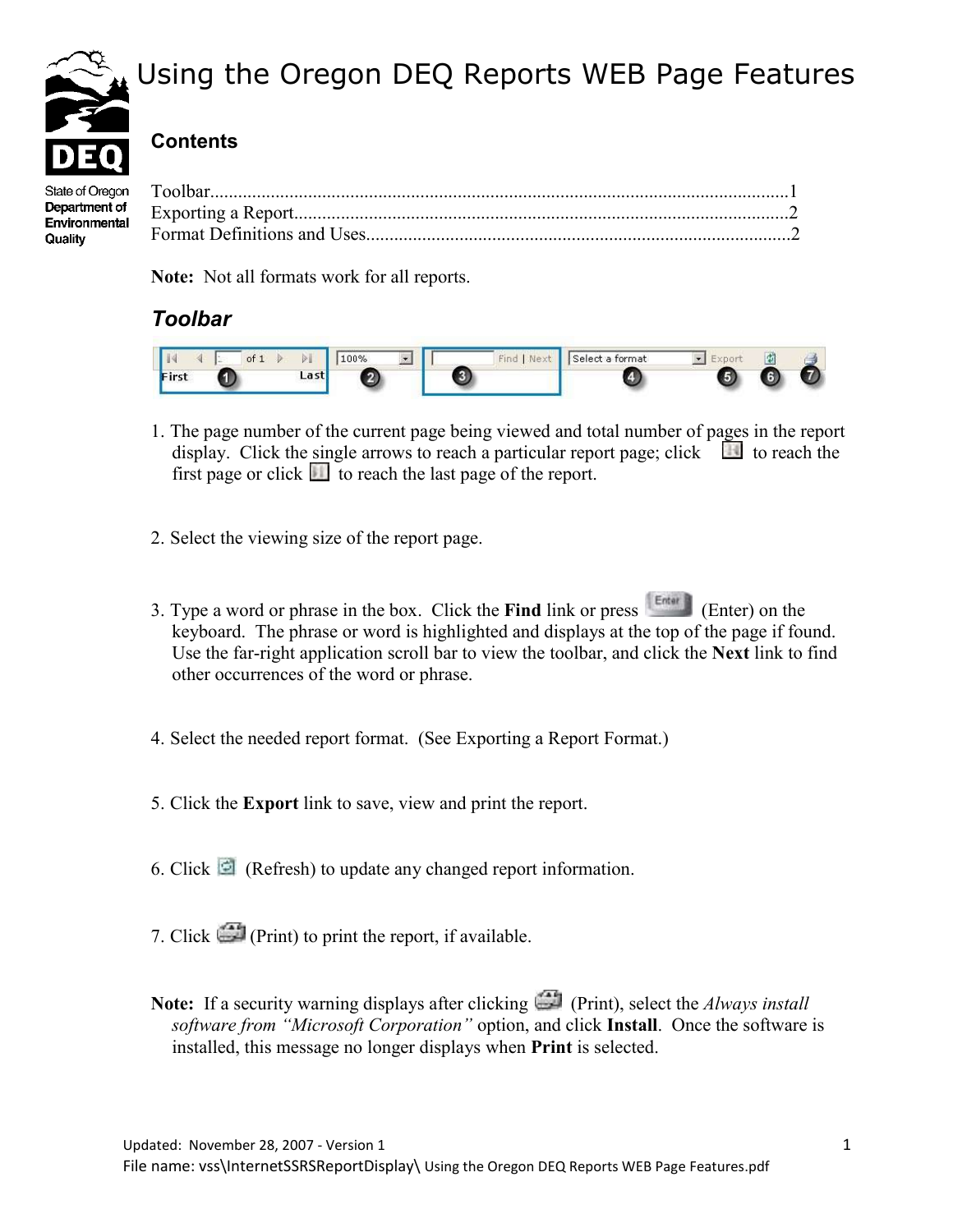

# Using the Oregon DEQ Reports WEB Page Features

### *Exporting a Report*

1. Select the format type. See the format definitions and uses below.

State of Oregon Department of Environmental **Quality** 

- 2. Click the **Export** link.
- 3. Open to view or save the format; print the report by clicking (Print), if available,



**Note:** If printing is not provided, export and print the report using the print function available in the application of the format.

#### *Format Definitions and Uses*

- **Important:** Some reports formats may not export uniformly. Try the different format types to determine appropriate readability and usability.
- **XML file with report data:** Saves a report as an XML (Extensible Markup Language) file. The report opens in a browser. Use this format to copy report data to other applications or servers. The XML generated by the XML rendering extension is UTF-8 (8-bit UCS/Unicode Transformation Format) encoded.
- **CSV (comma delimited):** Saves a report as a comma-delimited format file. The report opens in an application associated with CSV (comma-separated values) file formats, such as a spreadsheet application, or other program that reads text files. This format produces the smallest file size. Use this format to copy report data to other applications or servers.
- **TIFF (Tagged Image File Format) file:** Saves a report in a page-oriented format. This format is useful for showing the report easily on a web page or for consistent printing regardless of printer capabilities; however, the report size is increased. Use this format to print paginated reports. This format is useful if you do not have Acrobat Reader installed.